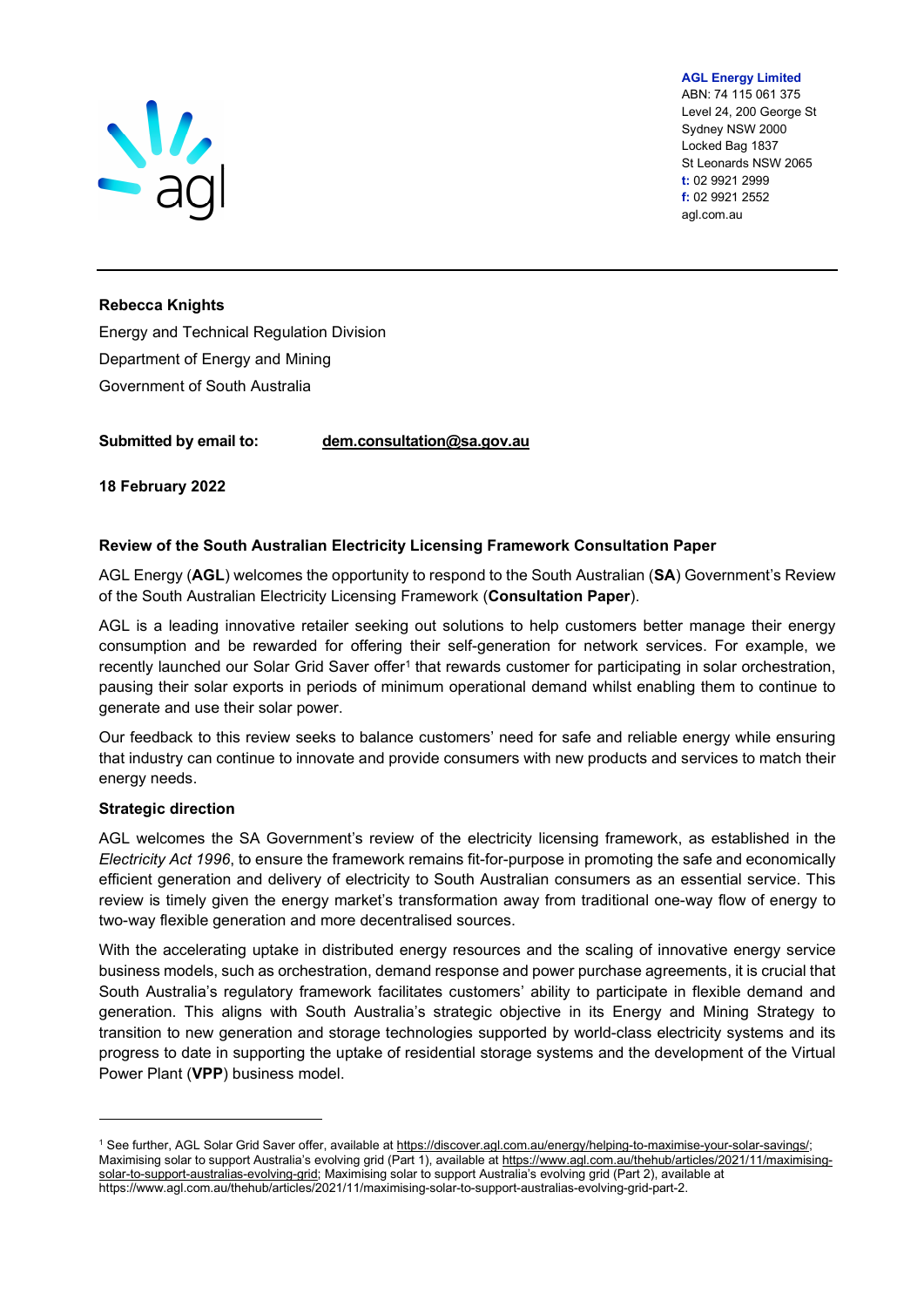

The established national framework for generator and load registration, and retailer authorisation, provides an opportunity to streamline jurisdictional licensing requirements where they are duplicative with these national arrangements and therefore do not result in benefits to consumers, but in fact may add unnecessary costs.

The national framework is undergoing a range of rule change reforms to ensure it supports new products and services in accordance with the long-term interests of consumers. We consider that jurisdictions should lean into these national reforms to provide the necessary safety and reliability of supply rather than creating duplicative regulatory frameworks.

The below diagram illustrates our preferred approach to licensing and the interrelationship between national and jurisdictional regulatory frameworks.

## Preferred licensing model

### \*Blue sections indicating enduring role for jurisdictional regulation



In a range of specific use cases, we have observed jurisdictional licensing regulations creating barriers to innovative business models. By way for example, in 2019 AGL made an application to the Essential Services Commission of South Australia (ESCOSA) for an electricity generating license with respect to a power purchase agreement (PPA), entailing the operating of four photovoltaic generation sites. While the commercial scale of the PPA was modest (<\$3M), the application process was somewhat protracted taking some three years to resolve that AGL could rely upon the statutory exemption from license.<sup>2</sup> More recently, ESCOSA, with the approval of the Minister for Energy and Mining, granted enrolled participants in the Australian Energy Market Operator's (AEMO) VPP Demonstrations Program an exemption from generation

<sup>&</sup>lt;sup>2</sup> For further information, see <u>https://www.escosa.sa.gov.au/projects-and-publications/projects/electricity/electricity-generation-licence-</u> application-agl-energy-services.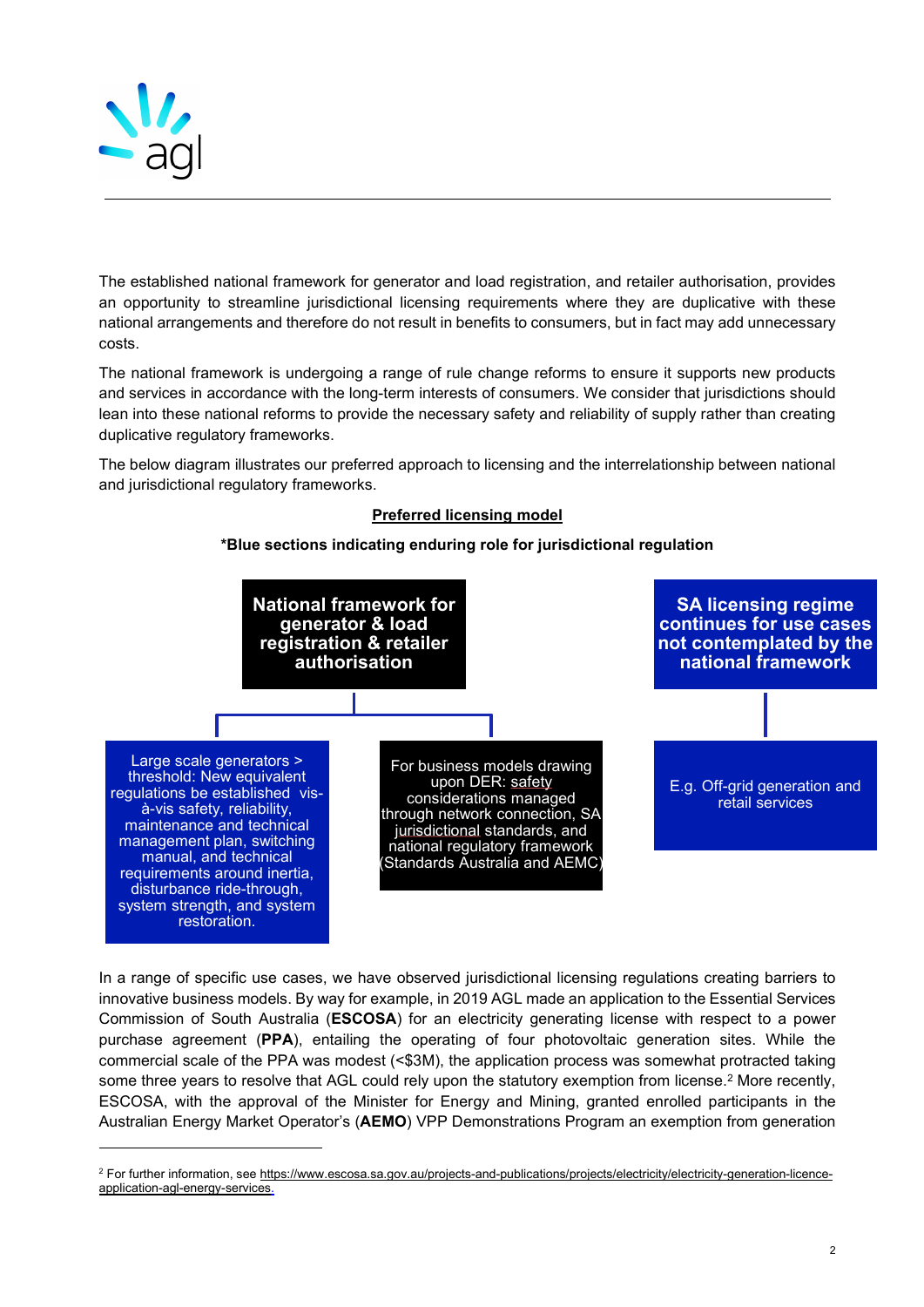

licensing requirements $^3$ . and that the applicable exemption was subsequently extended until 30 June 2023. $^4$ We also note that in December 2021, following the approval of the Minister for Minister for Energy and Mining, ESCOSA granted exemptions from the requirement to hold a licence to VPPs, Electric Vehicle Charging Station operators and persons who carry on the generation of electricity in South Australia utilising generating plant that have a rated nameplate output of 5MW or less to provide the Department with the opportunity to determine if changes are required, including whether a permanent exemption for VPP, EV and Sub 5MW Operators is warranted.

While these jurisdictional licensing requirements have presented barriers to specific use cases, we anticipate that the divergent regulatory frameworks will also present barriers to innovation into the future. Accordingly, we do not consider that a use case approach to exemptions would be appropriate. Rather, we would recommend streamlining jurisdictional licensing requirements in their entirety, to ensure that innovative business models and new market entrants do not face unnecessary additional barriers to entry. We note that this approach is also being proposed in other jurisdictions.<sup>5</sup>

We appreciate that business models drawing upon DER entail a range of important safety considerations with respect to the installation and operation of assets at customers' premises. We consider that these risks can be effectively managed through technical standards regulations including:

- Jurisdictional standards administered by the SA Technical Regulator; and
- The evolving national regulatory framework for technical standards, that is administered by Standards Australia and the Australian Energy Market Commission.

In the context of state licensing requirements that will continue to operate for use cases not contemplated by the national framework, we would encourage the Department to undertake a cost benefit analysis to ensure any license conditions are fit-for-purpose. This should consider the proportionality of controls, the likelihood of consumer harm and the costs associated with compliance. In the context of EV charging stations, we note that proponents are developing a range of business models tailored to individual use cases. These vary from dedicated public charge point operators to commercial businesses deploying charging infrastructure to support fleet charging and small businesses that may seek to retail charging on an incidental basis only to support the business case for investment in charging infrastructure. It may be appropriate that licensing requirements are calibrated to specific categories of operation, proportionate to the scale of operations and frequency of charging that is anticipated.

# Recommendations

Having regard to the considerations above, AGL recommends the SA Government:

1. Remove the generation licensing requirement in the *Electricity Act 1996* for all generators to streamline jurisdictional requirements and reduce duplication with the national regulatory framework, improve efficiency and better support innovative energy services.

<sup>3</sup> See https://www.escosa.sa.gov.au/projects-and-publications/projects/electricity/exemption-for-entities-participating-in-aemos-virtualpower-plant-demonstration-program/exemption-for-entities-participating-in-aemos-virtual-power-plant-demonstration-program. 4 See https://www.escosa.sa.gov.au/ArticleDocuments/21713/20210621-Electricity-GenerationLicenceExemption-AEMO-VPP-

Demonstration.pdf.aspx?Embed=Y. 5 See for example, Energy Policy WA, Legislative amendments to improve efficiency of the energy licensing regime (November 2021), Available at https://www.wa.gov.au/system/files/2022-01/Information%20Paper%E2%80%93Proposed-electricity-andgas%20licensing%20reform.pdf.